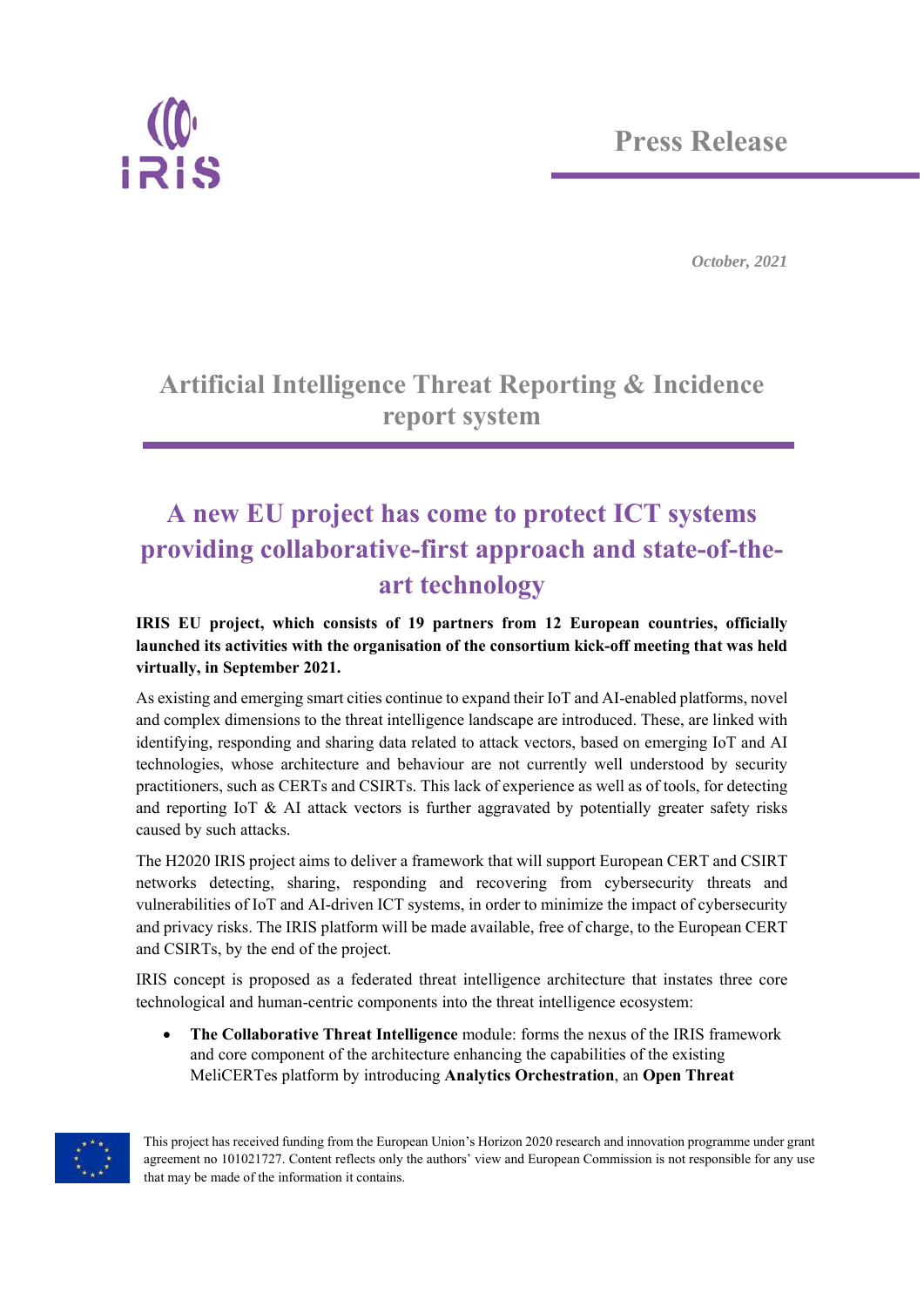

**Intelligence interface** and an intuitive **Threat Intelligence Companion**. All these supported by a **Data Protection and Accountability** module;

- **The Automated Threat Analytics** module: collects and supply key threat and vulnerability assessment telemetry and respond to received intelligence, initiating autonomous response and self-recovery procedures:
- **The Cloud-based Virtual Cyber Range:** delivers an immersive virtual environment for collaborative CERT/CSIRT training exercises based on real-world environment platforms (and Digital Twin Honeypots), providing representative adversarial IoT & AI threat intelligence scenarios and hands-on training.

The IRIS platform will be demonstrated and validated in three carefully selected pilots resembling real world environments with the engagement of three smart cities (Helsinki, Tallinn and Barcelona) along with the involvement of national CERTs, CSIRTs and cybersecurity authorities.

"*IRIS is uniquely positioned to provide a high impact solution to support the operations of European CERTs and CSIRTs for coordinated response to large-scale cross-border cybersecurity incidents and crises*," mentions Mr Nelson Escravana from INOV, the Project Coordination Team.

The IRIS consortium comprises of public organizations, SMEs with cutting-edge cyber technologies, large industries as service providers as well as research and academic partners with significant achievements to cybersecurity and privacy technologies.

*Contact Details* 

*Project Coordinator: INOV ‐ Instituto de Engenharia de Sistemas e Computadores, Inovacão, (INOV), Portugal* 

*Email:* coordinator@iris-h2020.eu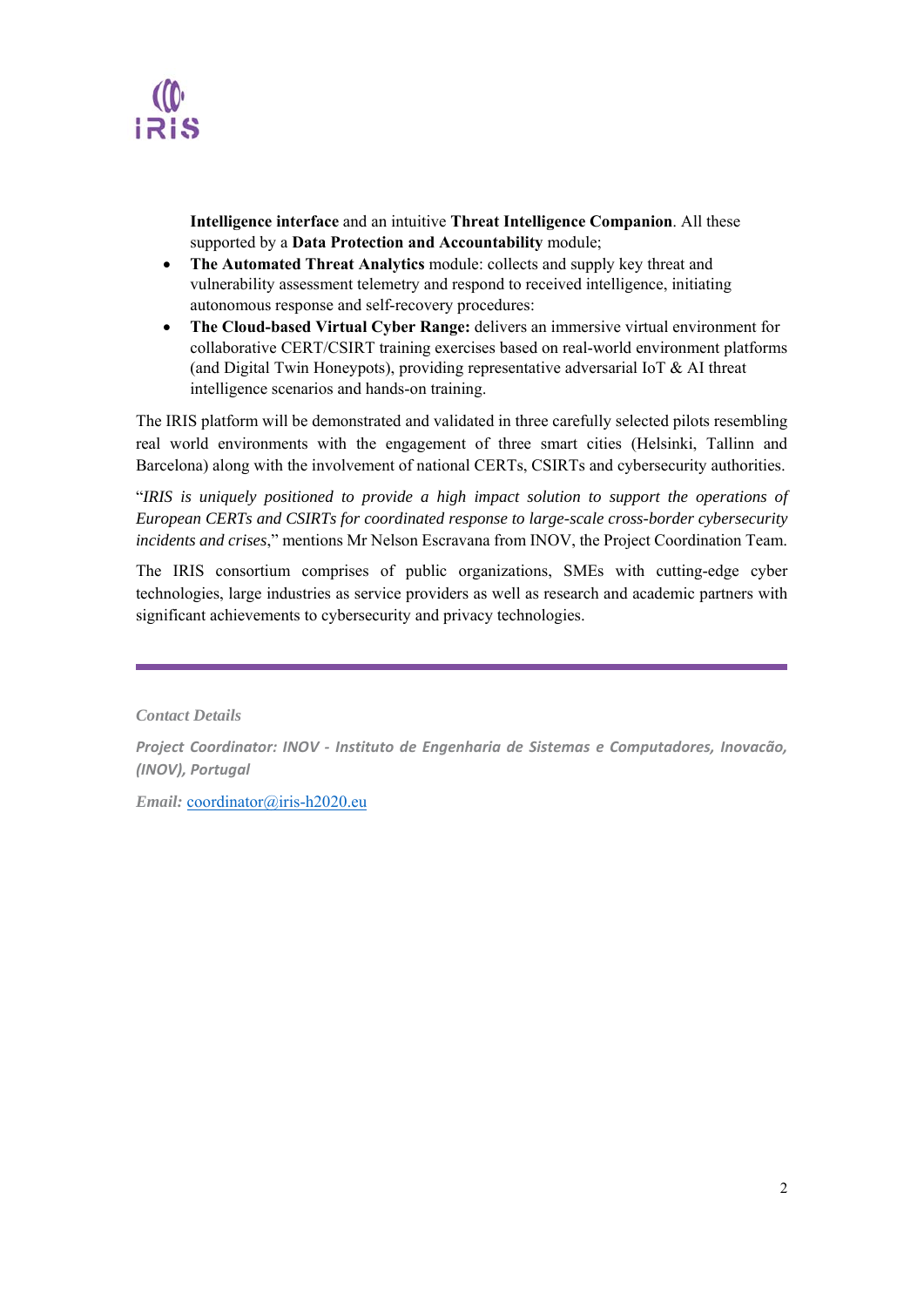

## **Project at a Glance**

| Acronym                | <b>IRIS</b>                                                                                                                                              |
|------------------------|----------------------------------------------------------------------------------------------------------------------------------------------------------|
| <b>Title</b>           | Artificial Intelligence threat Reporting and Incident response System                                                                                    |
| <b>Funding</b>         | This project has received funding from from the European Union's<br>Horizon 2020 research and innovation programme under grant<br>agreement no 101021727 |
| <b>Duration</b>        | 36 months (September 2021 – August 2024)                                                                                                                 |
| Project<br>Coordinator | INOV - Instituto de Engenharia de Sistemas e Computadores, Inovação,<br>(INOV), Portugal<br>Email: coordinator@iris-h2020.eu                             |
| Consortium             | INOV - Instituto de Engenharia de Sistemas e Computadores, Inovação,<br>$\bullet$<br>(INOV), Portugal                                                    |
|                        | European Cyber Security Organisation (ECSO), Belgium<br>$\bullet$                                                                                        |
|                        | Centrul National De Raspuns La Incidente De Securitate Cibernetica,<br>$\bullet$                                                                         |
|                        | (CERT-RO), Romania                                                                                                                                       |
|                        | Intrasoft International SA (INTRA), Luxembourg<br>$\bullet$                                                                                              |
|                        | Thales Six Gts France SAS (THALES), France<br>$\bullet$                                                                                                  |
|                        | Atos It Solutions And Services Iberia SL (ATOS), Spain<br>$\bullet$                                                                                      |
|                        | Cisco Systems Spain S.L (CISCO SPAIN), Spain<br>٠                                                                                                        |
|                        | Exalens (CLS), Netherlands<br>٠                                                                                                                          |
|                        | Sidroco Holdings Limited (SID), Cyprus<br>$\bullet$                                                                                                      |
|                        | Cyberethics Lab SRLS (CEL), Italy<br>$\bullet$                                                                                                           |
|                        | Commissariat A L Energie Atomique Et Aux Energies Alternatives<br>٠                                                                                      |
|                        | $(CEA)$ , France                                                                                                                                         |
|                        | Ethniko Kentro Erevnas Kai Technologikis Anaptyxis, (CERTH), Greece                                                                                      |
|                        | Institute Of Communication And Computer Systems (ICCS), Greece<br>$\bullet$                                                                              |
|                        | Technische Universiteit Delft (TU Delft), Netherlands<br>$\bullet$                                                                                       |
|                        | Tallinna Tehnikaülikool (TalTech), Estonia<br>$\bullet$                                                                                                  |
|                        | Universitat Politecnica De Catalunya (UPC), Spain<br>$\bullet$                                                                                           |
|                        | Kentro Meleton Asfaleias (KEMEA), Greece<br>$\bullet$                                                                                                    |